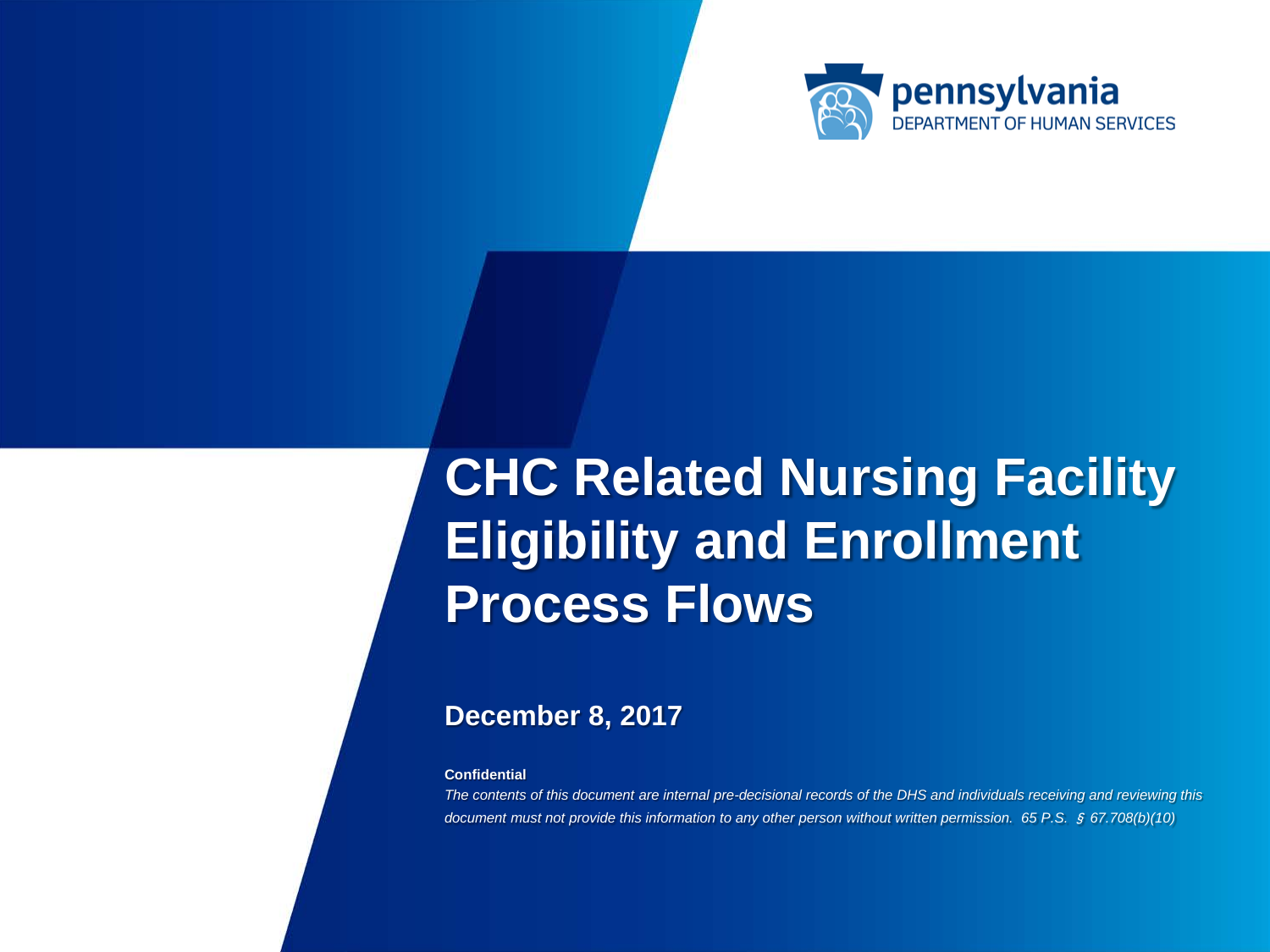## Purpose and Background

#### *Purpose:*

The purpose of this document is to communicate the roles which Hospitals, Nursing Facilities, Aging Well, Program Offices, the Independent Enrollment Broker (IEB), and the County Assistance Offices (CAOs) fill in the process to complete eligibility and enrollment for Long-Term Care benefits within the CHC program. A process flow format with swim lanes for the actors in the process is used to communicate this information.

#### *Background:*

These flows include Pennsylvania's Preadmission Screening and Resident Review (PASRR) process. Please note that Medical Assistance bulletins and other information related to the PASRR process is located at<http://www.dhs.pa.gov/provider/BulletinSearch/index.htm> and <http://www.dhs.pa.gov/provider/longtermcarecasemixinformation/obratrainingInformation/index.htm>

### *Table of Contents:*

| <b>Item</b>                                                         | <b>Starting on page</b> |
|---------------------------------------------------------------------|-------------------------|
| <b>Flow Shapes Legend</b>                                           | 3                       |
| Process Flow - Entry from Hospital – Short Term (Non-MA Individual) | 4                       |
| Process Flow - Medicare Stay Ends/In NF but now with MA LTC needs   | 5                       |
| Process Flow - Entry From Hospital for LTC - Needs MA LTC           |                         |
| <b>Glossary / Acronym Guide</b>                                     | 9                       |

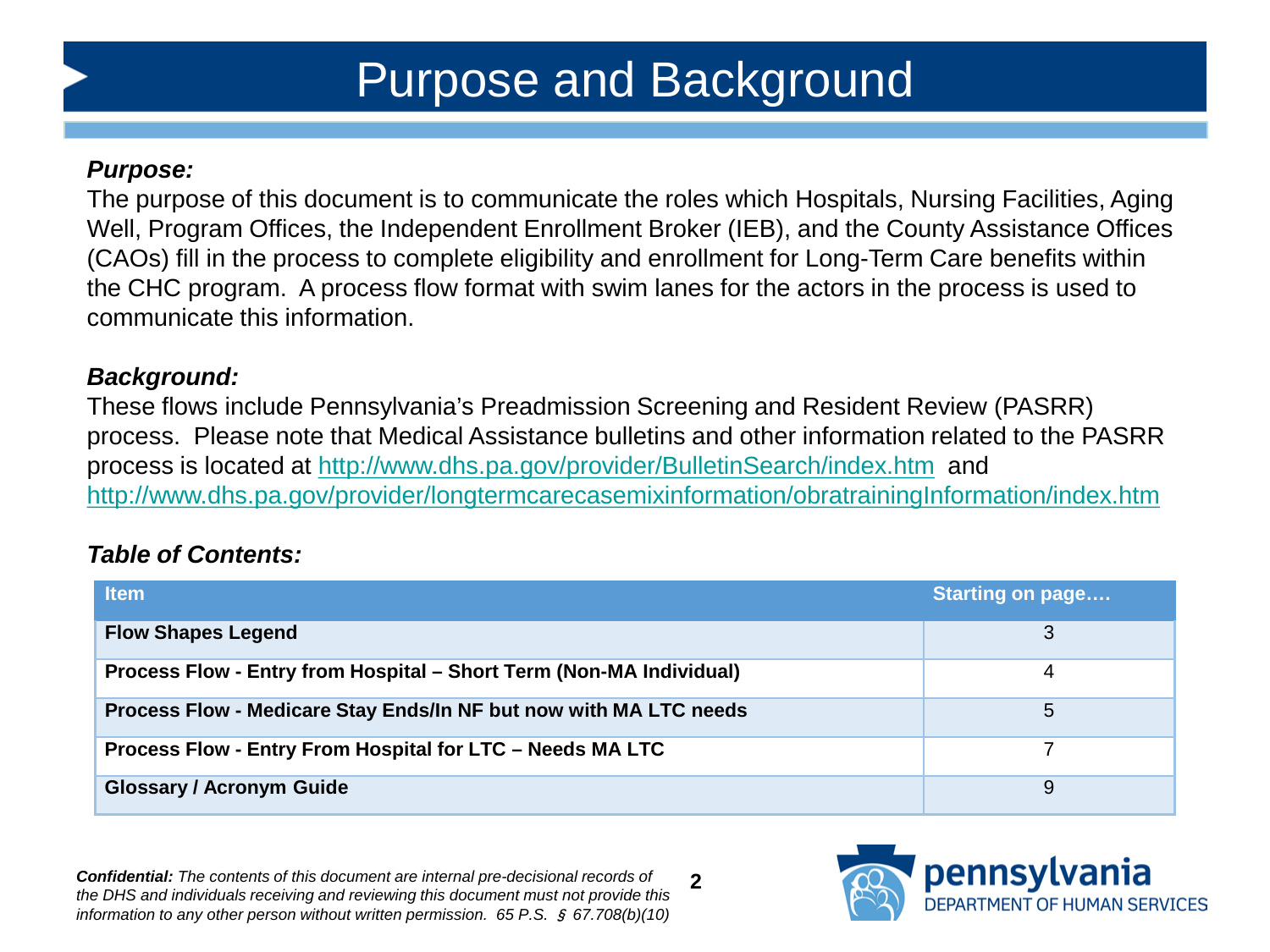## Flow Shapes Legend



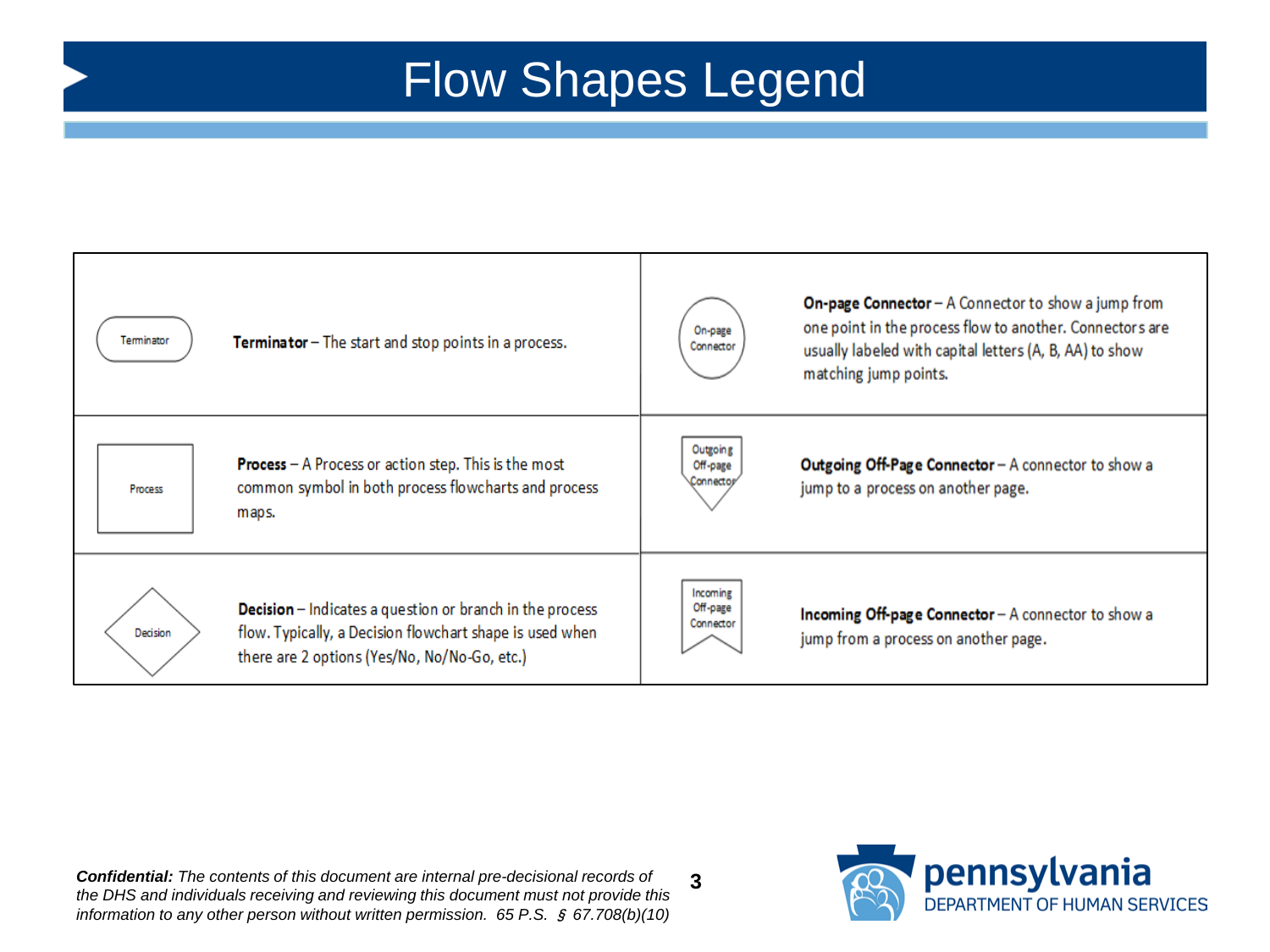#### Process Flow; Entry From Hospital – Short Term (Non-MA Individual)



**4** *Confidential: The contents of this document are internal pre-decisional records of the DHS and individuals receiving and reviewing this document must not provide this information to any other person without written permission. 65 P.S.* § *67.708(b)(10)* 

pennsylvania DEPARTMENT OF HUMAN SERVICES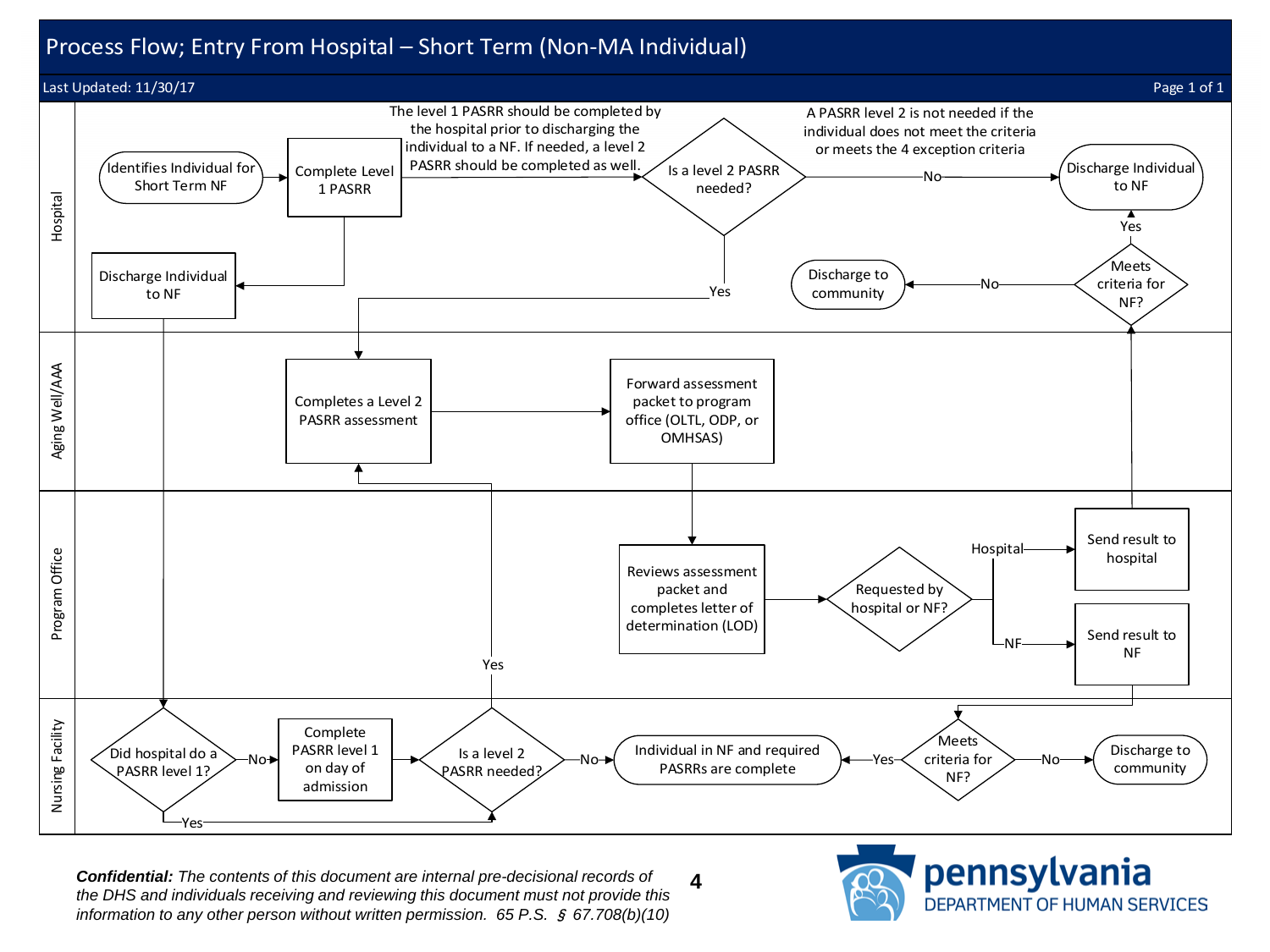#### Process Flow; Medicare Stay Ends/In NF but now with MA LTC needs

#### Last Updated: 11/21/17 Page 1 of 2





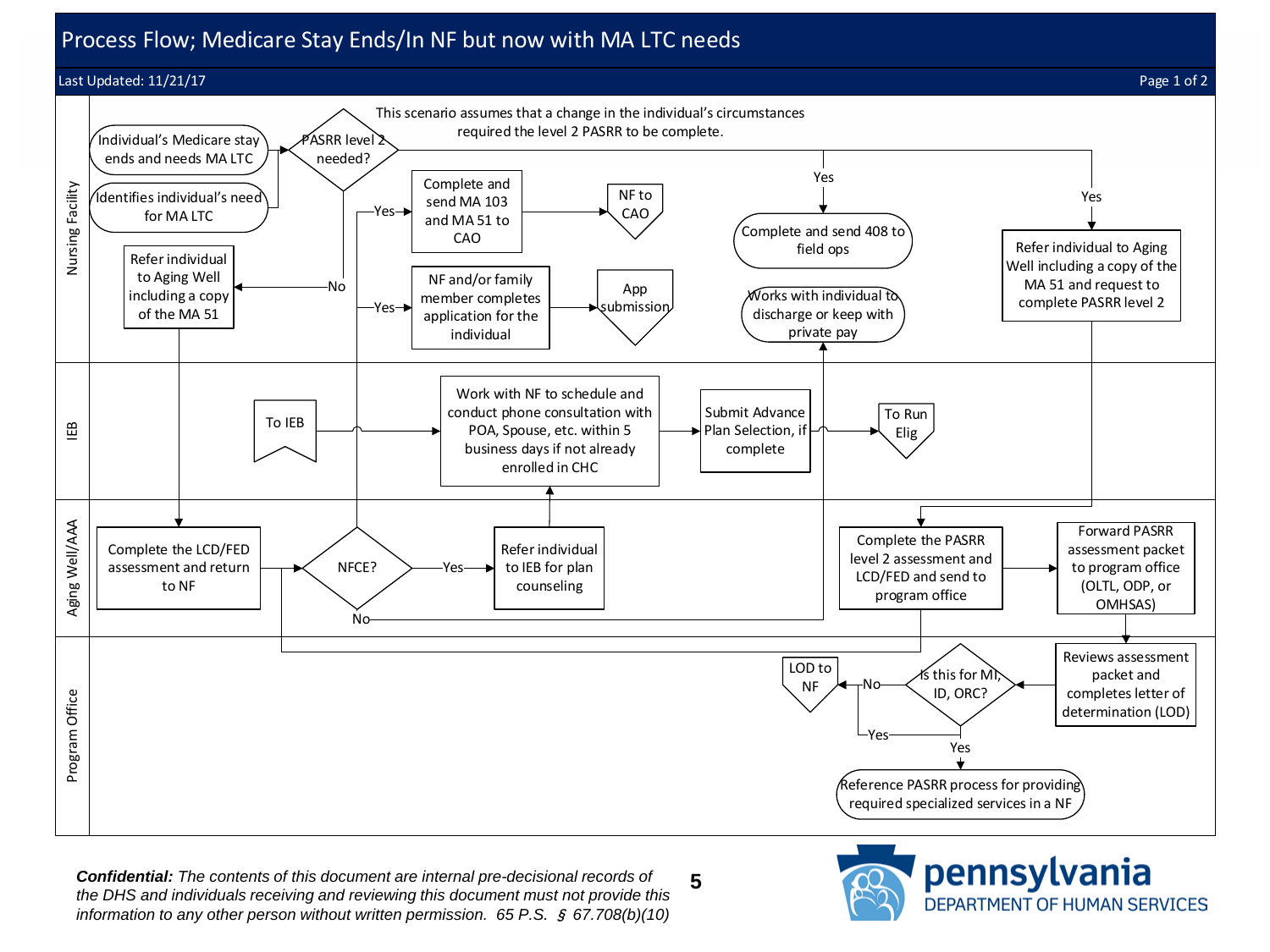### Process Flow; Medicare Stay Ends/In NF but now with MA LTC needs

#### Last Updated: 11/21/17 Page 2 of 2





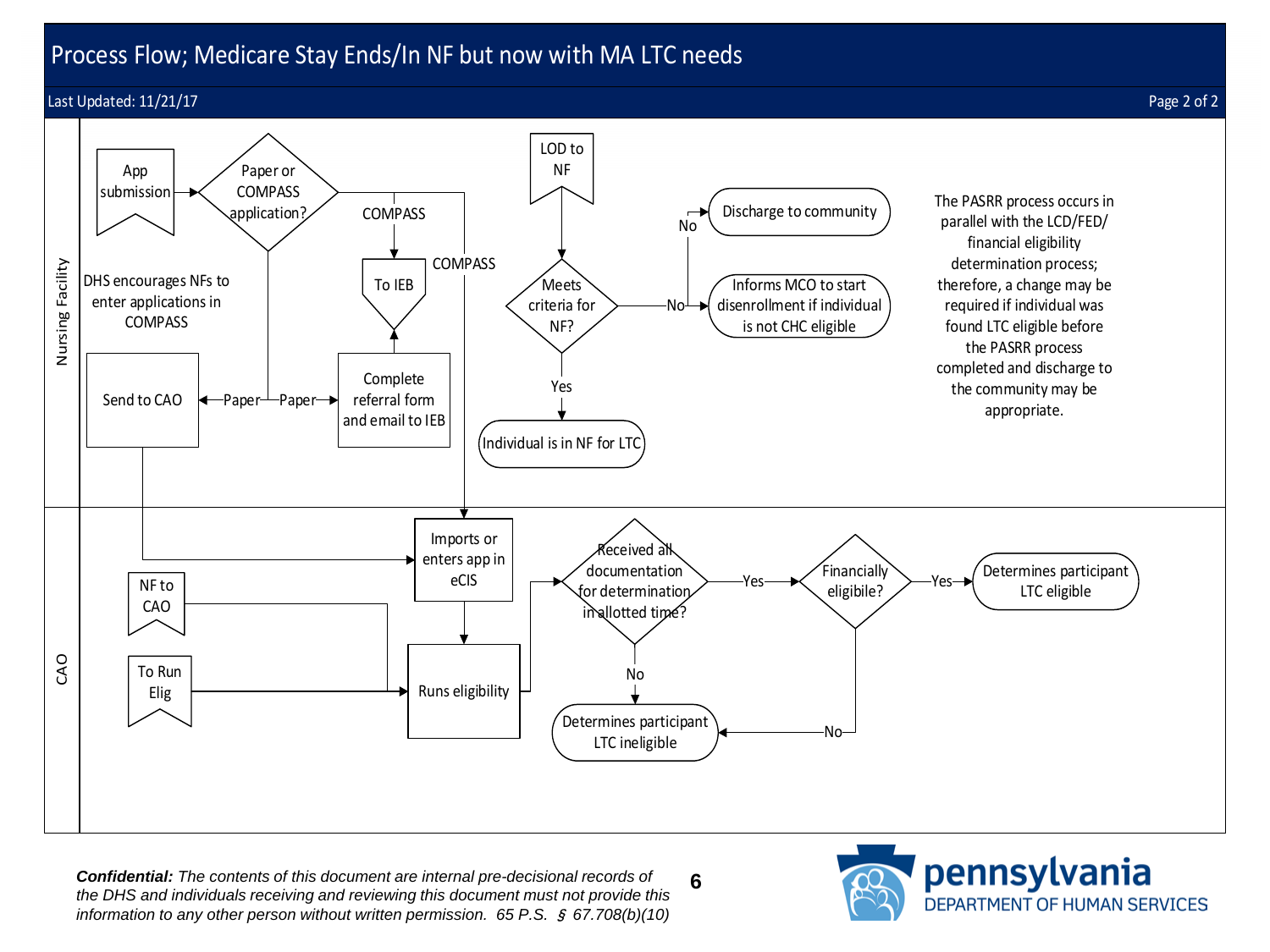#### Process Flow; Entry From Hospital for LTC – Needs MA LTC







**7** *Confidential: The contents of this document are internal pre-decisional records of the DHS and individuals receiving and reviewing this document must not provide this information to any other person without written permission. 65 P.S.* § *67.708(b)(10)* 



pennsylvania DEPARTMENT OF HUMAN SERVICES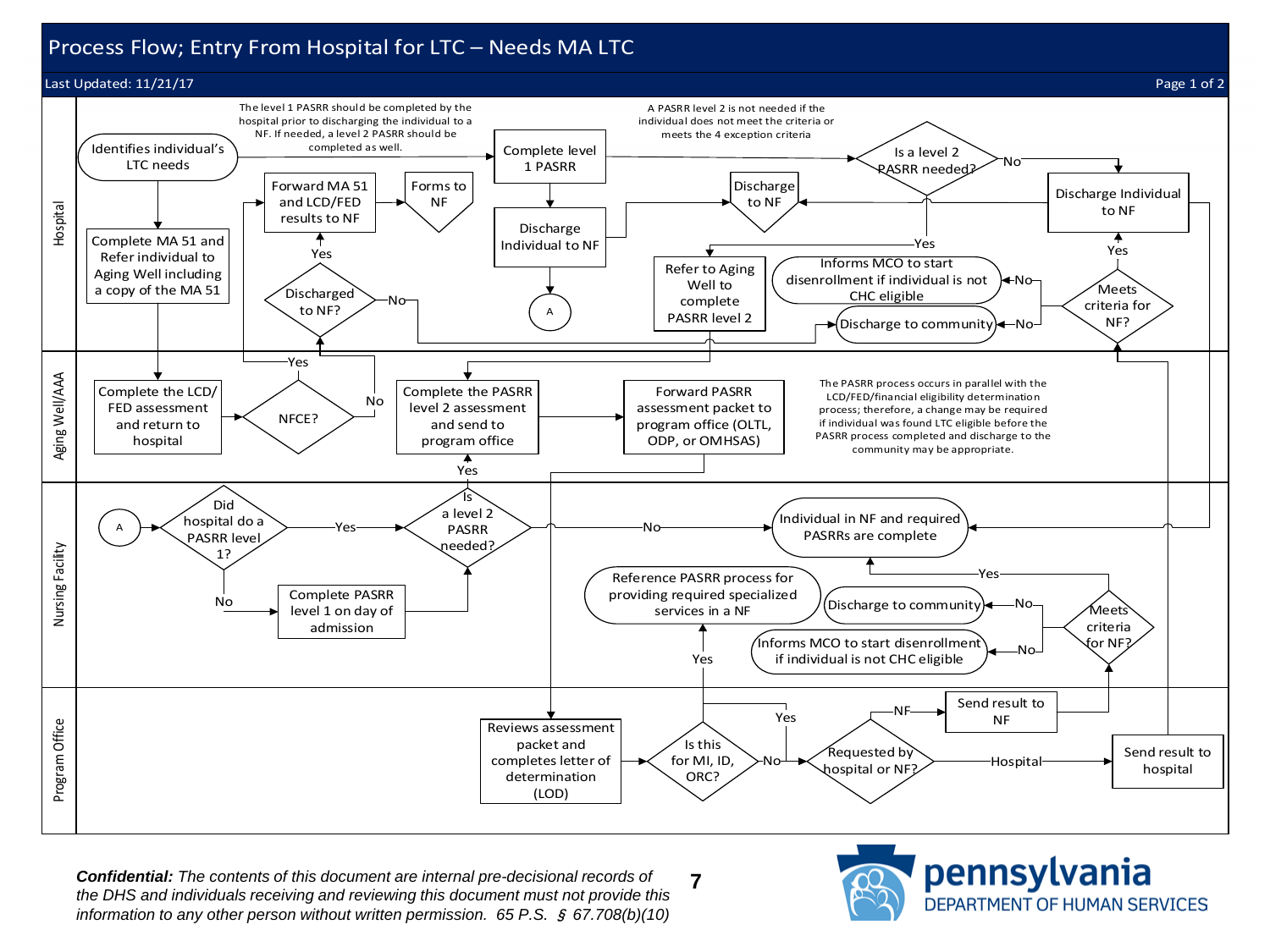#### Process Flow; Entry From Hospital for LTC – Needs MA LTC

Last Updated: 11/21/17 Page 2 of 2

Aging Well/AAA Nursing Facility

Aging Well/AAA

Nursing Facility

IEB

CAO



**8** *Confidential: The contents of this document are internal pre-decisional records of the DHS and individuals receiving and reviewing this document must not provide this information to any other person without written permission. 65 P.S.* § *67.708(b)(10)* 

pennsylvania DEPARTMENT OF HUMAN SERVICES